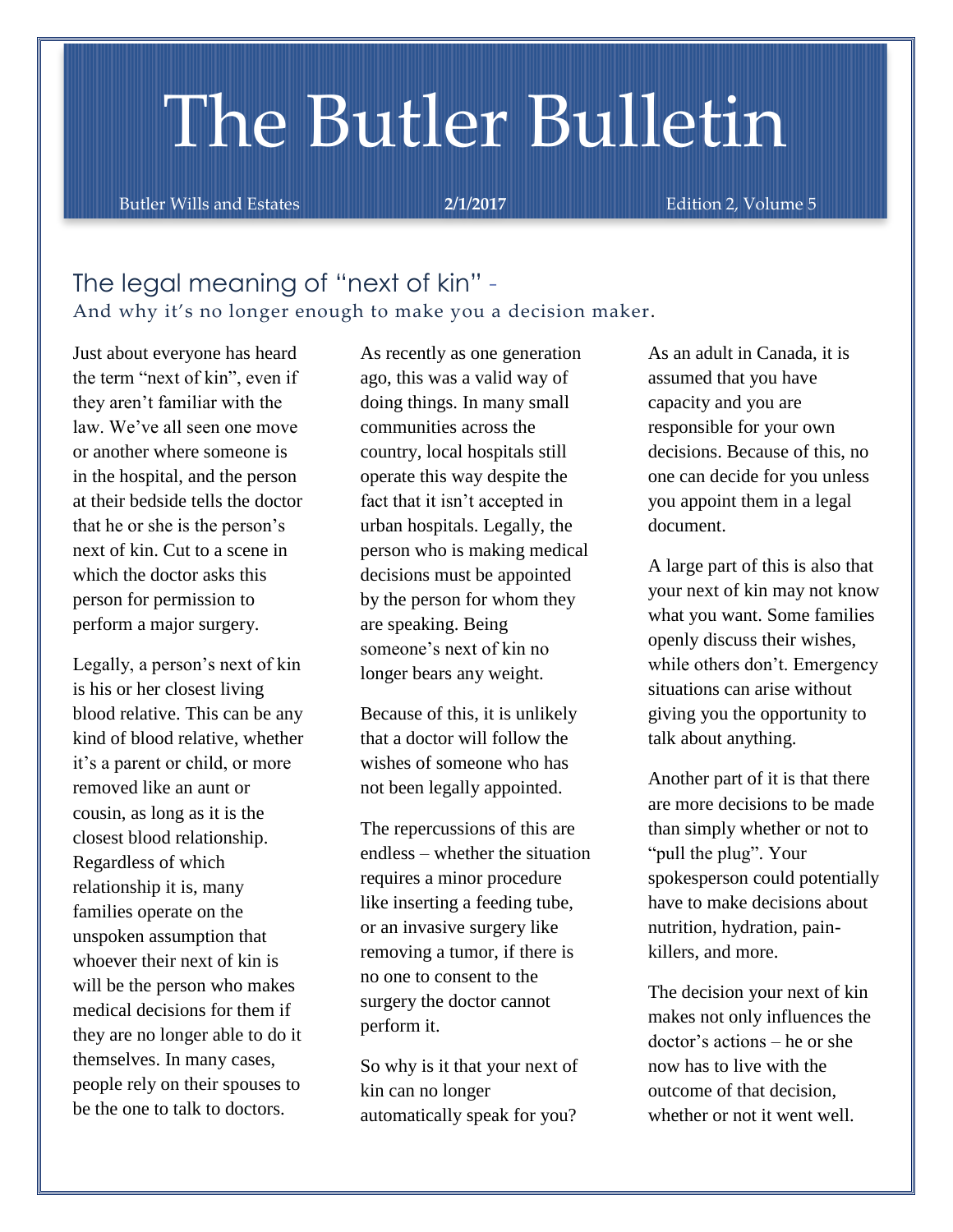# **The Executor's Tool You've Probably Overlooked**

There are some things executors can do to make their job easier. Since this is a role most people only take on once in their lifetime, most executors are unaware of many of the options they have when it comes to dealing with the beneficiaries.

One thing executors can do that benefits everybody involved is hold a Reading of the Will. Most executors have not considered holding a Reading, since it seems outdated. While a Reading is an old-fashioned idea, the benefits are still applicable for modern estates.

During a Reading, the executor and all of the beneficiaries meet at a lawyer's office. The lawyer will explain what the will says, as well as what the beneficiaries can expect from the estate. Everybody has the opportunity to ask questions, and the lawyer can clear up any confusion about the contents of the will and what the executor should be doing.

You may want to consider holding a Reading of the Will if:

- There are multiple beneficiaries;
- There is some discord among the beneficiaries;
- You aren't sure how to interpret the will; or
- There are some clauses in the will that are likely to cause disagreement among the beneficiaries.

The major benefit of holding a Reading is that everybody receives the same information at the same time, from the same source. This prevents the spread of misinformation and keeps everybody on the same page. The executor's job is much easier when everyone knows what is reasonable.

Also, the fee for holding a Reading can be paid out of the estate so no one has to worry about paying out of pocket.

## The Truth About Credit Card Debt

Just about everybody has some sort of debt. Credit card debt is one of the most common ways that people owe money. What happens to that credit card debt once you pass away?

Credit card companies are notorious for calling the spouse of the deceased person and requesting that he or she pay the balance of any credit cards. In some cases, they get aggressive and threaten to take the person to court for the amount owing, or to pass the case on to a collection agency.

Unfortunately, the vast majority of people accept what the credit card company is saying. They pay up because they don't want to be taken to court, or because they assume the credit card company knows what they are talking about. The truth is, the remaining spouse is not responsible for paying the credit card debt of his or her deceased spouse.

No matter what the credit card company says, they cannot legally force you to pay the amount your spouse racked up.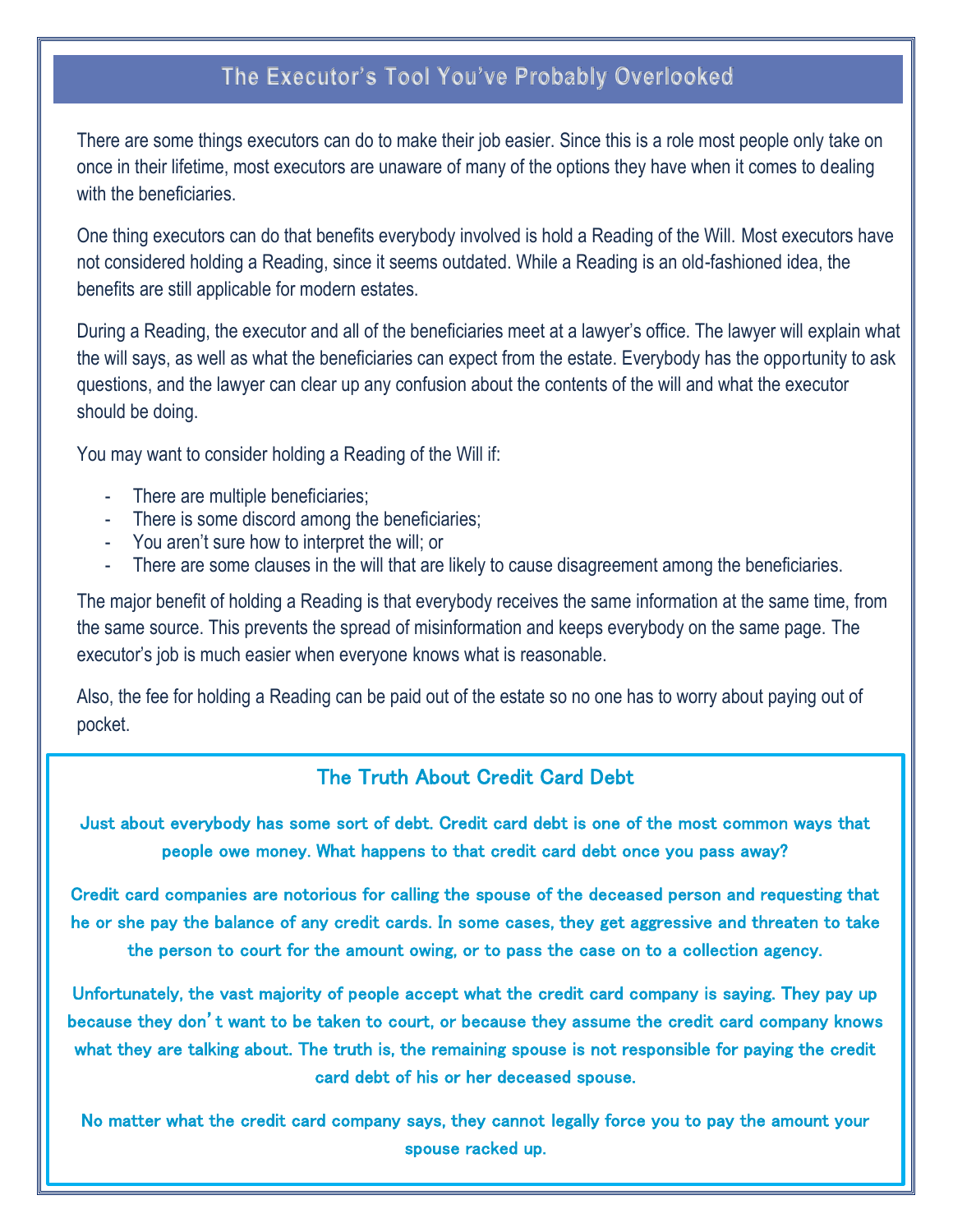# Unreasonable Executor Expenses

 $\bullet$   $\bullet$   $\bullet$ 

In most estates, the executor will end up paying for some things out of pocket. He or she is entitled to be reimbursed for these expenses, over and above whatever the executor's fee is. When the executor prepares the accounting, these expenses are included for the beneficiaries to see.

Of course, only expenses that are considered to be reasonable are valid. Just because an expense is loosely related to the estate does not mean it can be claimed.

Here are some examples of items that are *not* reasonable expenses.

- $\chi$  Lawn care in the winter in a province with snowy winters;
- $\gamma$  Per diem or food allotments;
- $\chi$  Flights to attend the funeral;
- $\chi$  Massages for relieving stress from dealing with the estate;
- $\gamma$  A rental car when out of town;
- $\chi$  Clothes to wear to the funeral;
- $\chi$  The cost of bringing family or your pet with you on a trip to do estate work;
- $\chi$  Entertainment for yourself for your off hours while you are out of town working on the estate.

While some of these examples seem ridiculous, they are real life examples we've seen in different estates.

### **I Don't Like the Answer My Lawyer Gave Me. Now What?**

We've all been to a professional with a problem and come out feeling dissatisfied. Sometimes it's because we feel like we didn't get an answer, and sometimes it's because we don't like the information we received.

If the issue is that you feel like your lawyer hasn't properly answered your questions, go get a second opinion. It's no different than going to the doctor and deciding to ask another medical professional. There is nothing wrong with asking for clarity. If you strongly believe your lawyer is incorrect, ask for a more senior person. Senior lawyers are more expensive, but that is because they have a greater wealth of knowledge.

You can also find another firm to take your business. Try to find one that focuses primarily on the kind of law you need help with. For example, if you need help with a worker's compensation case, choosing a lawyer who spends 99% of their time doing divorces isn't your best bet.

However, if you just don't like the info given to you, the problem probably isn't the answer you received. In this situation, the problem is likely that you expected to hear something else.

Quite often, this situation arises from misunderstanding what the law is and how it works. There is a great deal of misinformation floating about the internet. Several sources may quote the same misinformation, making it incredibly easy to absorb incorrect facts.

Going to a lawyer and hearing the opposite of what you expected exacerbates the problem because it is a surprise. Legal situations tend to be emotional, and this surprise can be overwhelming. Once you get home, review what you learned when you met with your lawyer. It may make more sense once you've had a chance to take a mental step back.